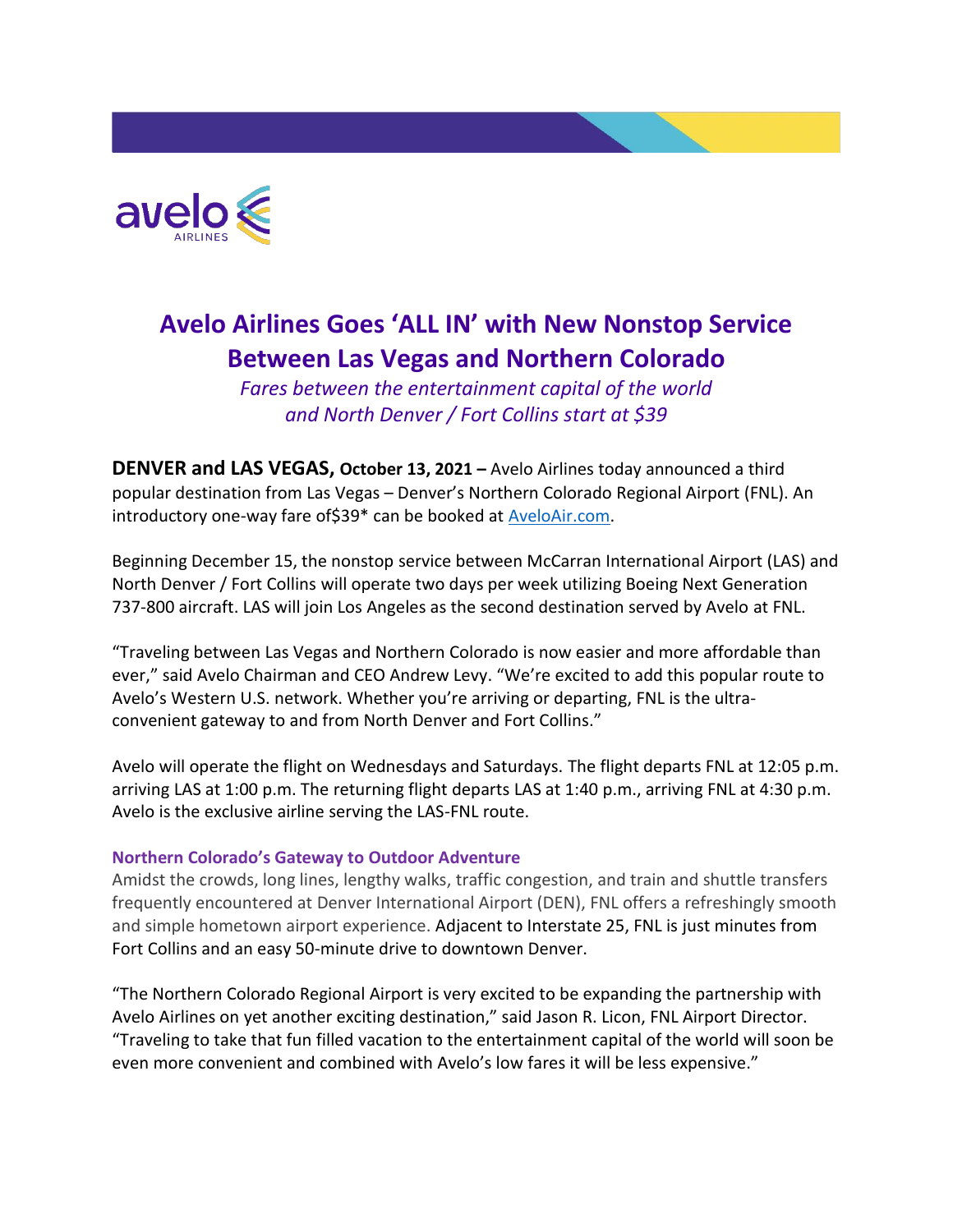With 300 days of sunshine, snow-capped mountains, idyllic lakes and clear-running rivers, FNL is Northern Colorado's gateway to an array of outdoor activities for every interest. In addition to the vibrant city centers of Denver and Boulder, the Fort Collins-Loveland corridor is home to a lively arts and entertainment scene, infinite dining options and a spirited nightlife.

#### **The Entertainment Capital of the World**

As one of North America's leading business and leisure destinations, Las Vegas offers something for everyone, including unrivaled entertainment and nightlife, exhilarating sporting events, world-famous hotels and dining experiences, casinos, shopping and more. Beyond the strip, outdoor adventures, family friendly activities, top-rated golf courses and iconic attractions await visitors of all ages.

FNL joins Sonoma County, CA and Eureka, CA as the third destination served by Avelo from LAS.

# **A Different, Better and More Affordable Travel Experience**

Avelo's everyday low fares have no change or cancellation fees. There is also no charge for Customers who choose to make reservations by phone. Additionally, Avelo offers several unbundled travel-enhancing options that give Customers the flexibility to pay for what they value, including priority boarding, checked bags, carry-on overhead bags, and for bringing a pet in the cabin.

The single-class, fuel-efficient 189-seat 737-800 mainline jets Avelo operates on this route offer a spacious and comfortable experience. Customers may choose from several seating options, including seats with extra leg room, as well as pre-reserved window and aisle seating.

Avelo became America's first new scheduled airline in nearly 15 years when it initiated service on April 28, 2021, from its first base at Los Angeles' Hollywood Burbank Airport (BUR). The airline – which offers a more convenient, caring and affordable experience – currently serves 11 popular destinations across the Western U.S.

In early November, Avelo will begin serving Customers in Connecticut from its first East Coast base at Tweed-New Haven Airport (HVN). The airline will initially fly between HVN and five popular Florida destinations – Fort Lauderdale, Fort Myers, Orlando, Palm Beach and Tampa.

In its first six months of operation, Avelo is delivering industry-leading reliability. In fact, over the past 90 days, Avelo achieved a 90% on-time performance run rate and reported only two cancellations – representing a 99.8% completion factor.

Avelo is distinguished by its Soul of Service culture. The culture is grounded in a "One Crew" mindset that promotes teamwork, kindness and, above all, doing the right thing. By caring for one another and owning their commitments, Avelo Crewmembers provide a smooth, enjoyable, reliable and caring experience for its Customers.

#### **About Avelo Airlines**